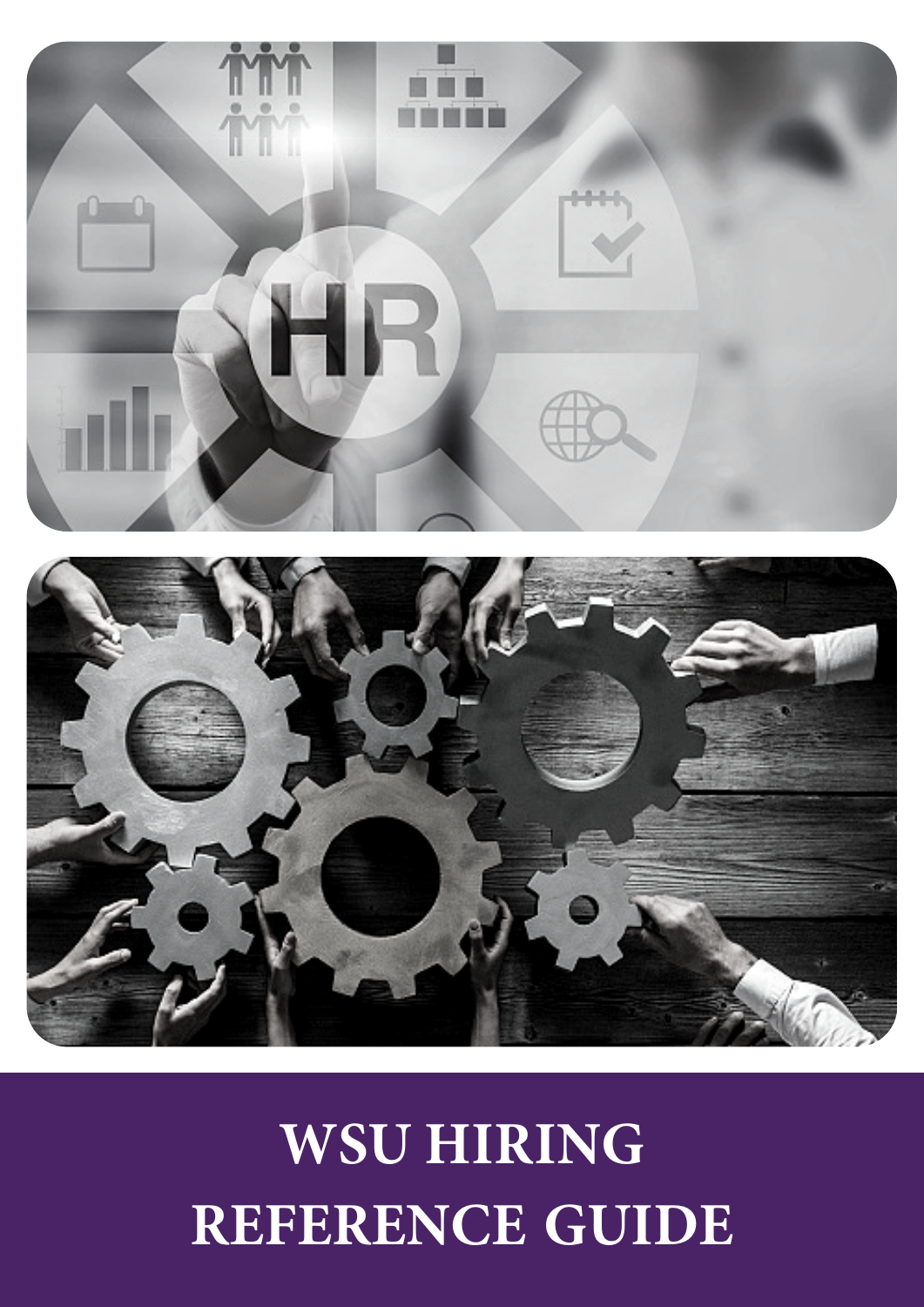## **QUICK GUIDE TO HIRING SALARIED STAFF AND FACULTY [People Admin Handbook](https://www.weber.edu/wsuimages/HumanResources/peopleadmin-manual.pdf)**

- Post the job: directions in (PA Handbook pg. 12)
	- $\circ$  If a position description needs to be modified or audited before posting, follow these directions (PA Handbook pg. 9)
	- $\circ$  If a new position description is needed, follow these directions (PA Handbook pg. 2)
		- In both cases, you will want to work with HR's Compensation Analyst to determine correct classification and grades.
- The job gets posted, each search will have a search committee chair and committee (at least three people are recommended).
	- Advertising is done by HR through a vendor.
	- Recommendations can be sent from the advertising vendor based on the type of position and advanced tracking and technology and Cost Per Click (CPC).
	- Diversity and inclusion options and [Diversity Trio](https://www.jobelephant.com/diversity-recruitment/) options are also available from the vendor
- Set up a committee orientation meeting with HR's Employment Supervisor through email or google calendar
	- Understand best practices and steps to be performed in Applicant Rating System (ARS)



○ and People Admin (especially for the committee chair.)



- Committee Guide [\(Link\)](https://www.weber.edu/wsuimages/HumanResources/Search-Committee-Packet-2018.pdf)
- Call HR to close posting once past the review date if the committee feels there are enough qualified applicants
- The committee chair will eliminate candidates who don't meet minimum requirements in both ARS [\(ARS Link\)](https://www.weber.edu/wsuimages/HumanResources/ARS-Hiring-Manager-Instructions-2018.pdf) and the Applicant Tracking System (ATS) of People Admin
- The committee chair advances the screening level in ARS to paper screen
	- Committee members rate the candidates who have not been eliminated
	- The committee enters their ratings in ARS at the paper screen level
- If there are preference points that need to be added, the committee chair will alert HR to add points if applicable (this needs to be done AFTER the paper screen but BEFORE a decision is made regarding which candidates to invite for 1st Interview)
	- For any position with candidates needing sponsorship to work in the United States (foreign nationals) call HR with the names of those candidates
	- The prevailing wage must be determined before moving forward.
- Committee meets to determine (based on the ARS paper screen report) the top candidates who will be invited to interview
	- The chair eliminates candidates with lower scores in both ARS and People Admin
	- Advances the screening level in ARS to 1st interview
- Set up interviews. If desired, set up candidate meetings with the HR's Benefits Coordinator (email HR to set appointments for candidates' benefits overview)
	- When arranging interviews be upfront with candidates about the salary range to avoid having candidates drop out later in the search.
	- For staff, positions contact the Compensation Analyst to get a firm salary range